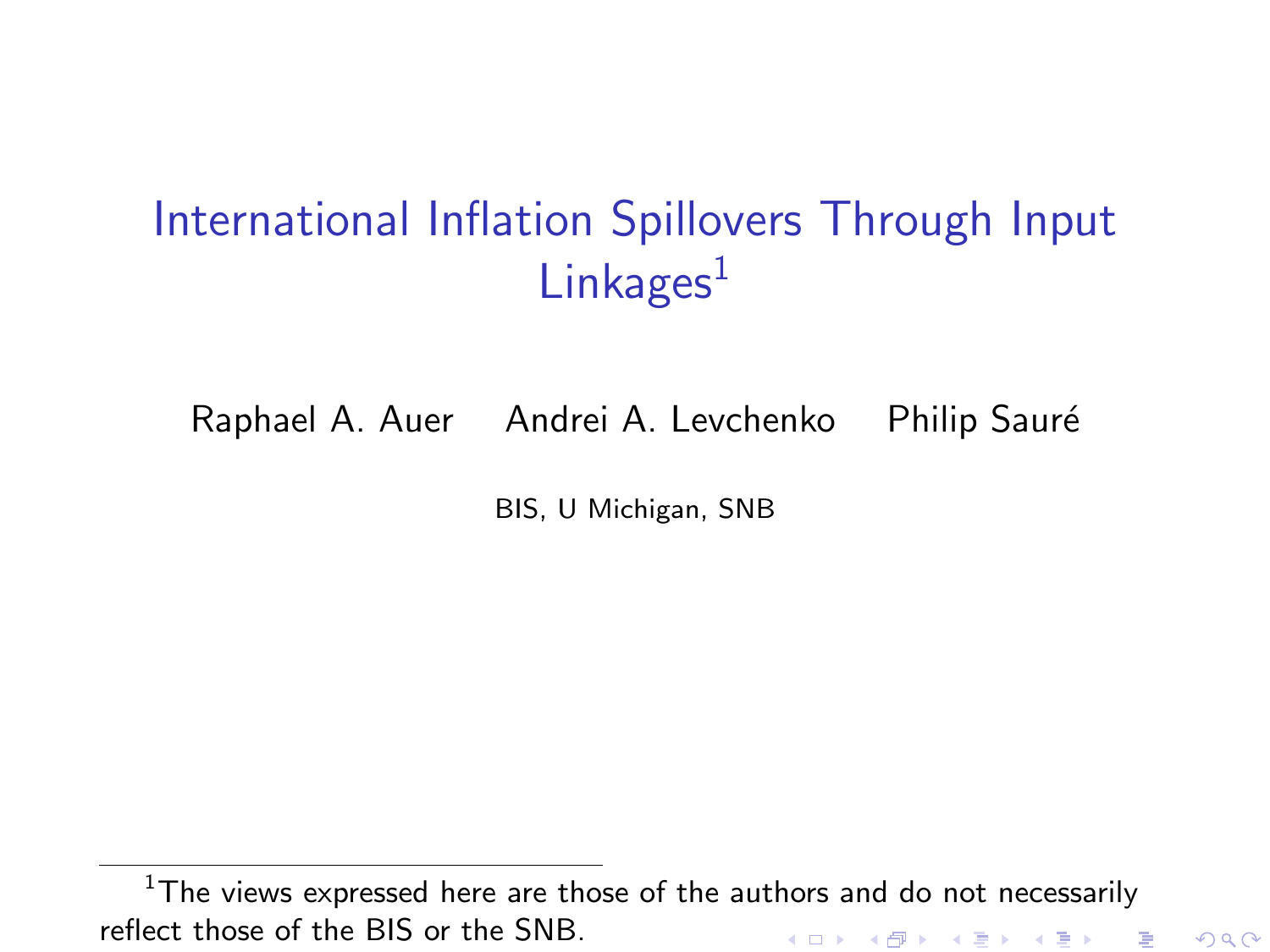# **Motivation**

- Inflation is highly synchronized across countries
- Important to know why
	- Inflation forecasting
	- Monetary policy and its international coordination
	- Currency unions

Hypothesis: inflation comoves across countries due to input linkages.

**KOD KARD KED KED B YOUR**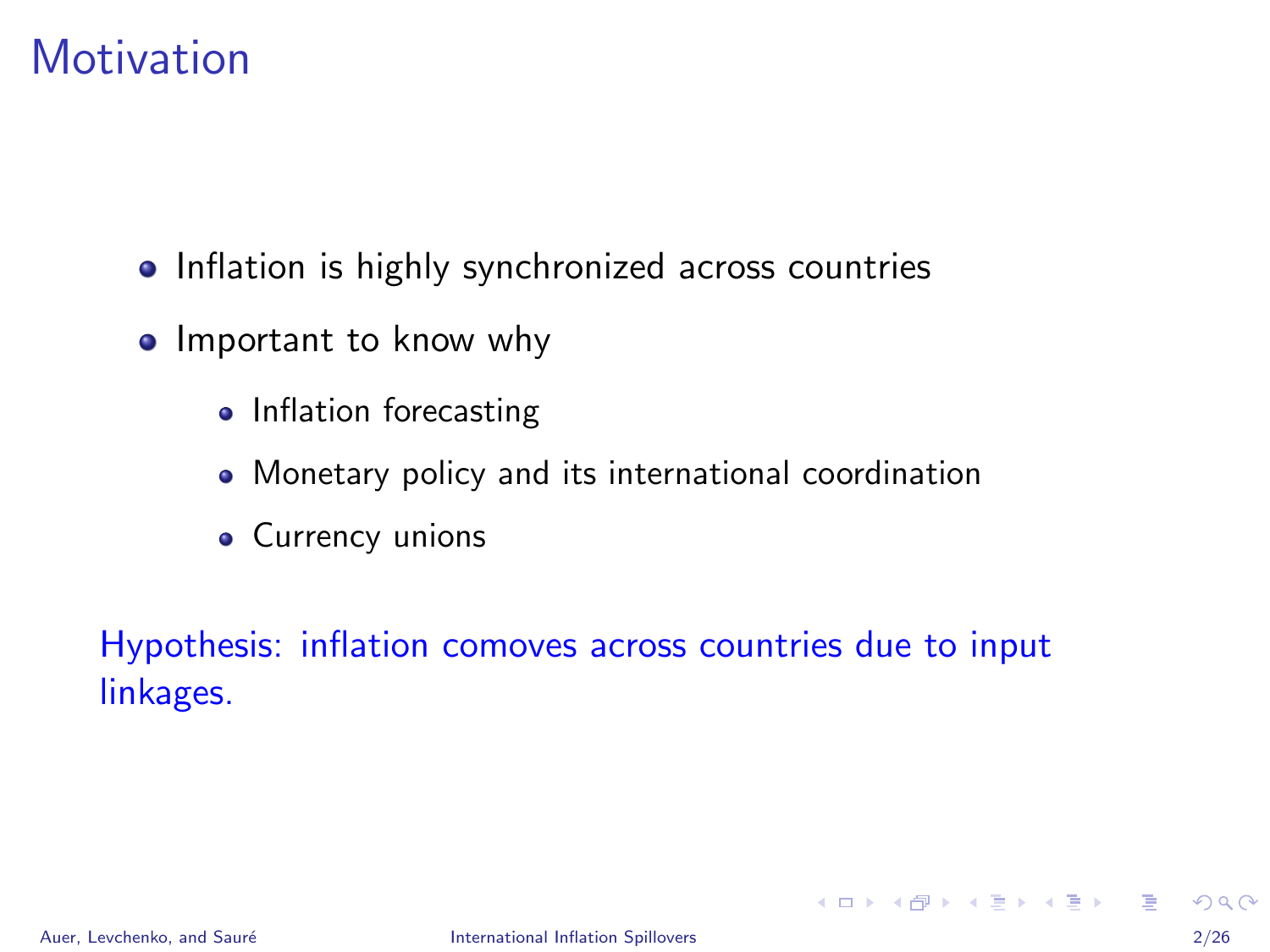# This Paper

- Assess empirically the role of cross-border input linkages in inflation synchronization
- Main idea:

$$
\widehat{PPI}_c = \gamma_{c,e} \times \widehat{PPI}_e + (1 - \gamma_{c,e}) \times \widehat{C}_c
$$

A unique database that combines sectoral PPI inflation for 30 countries and 17 sectors with the World Input-Output matrix (WIOD)

**KOD KARD KED KED B YOUR**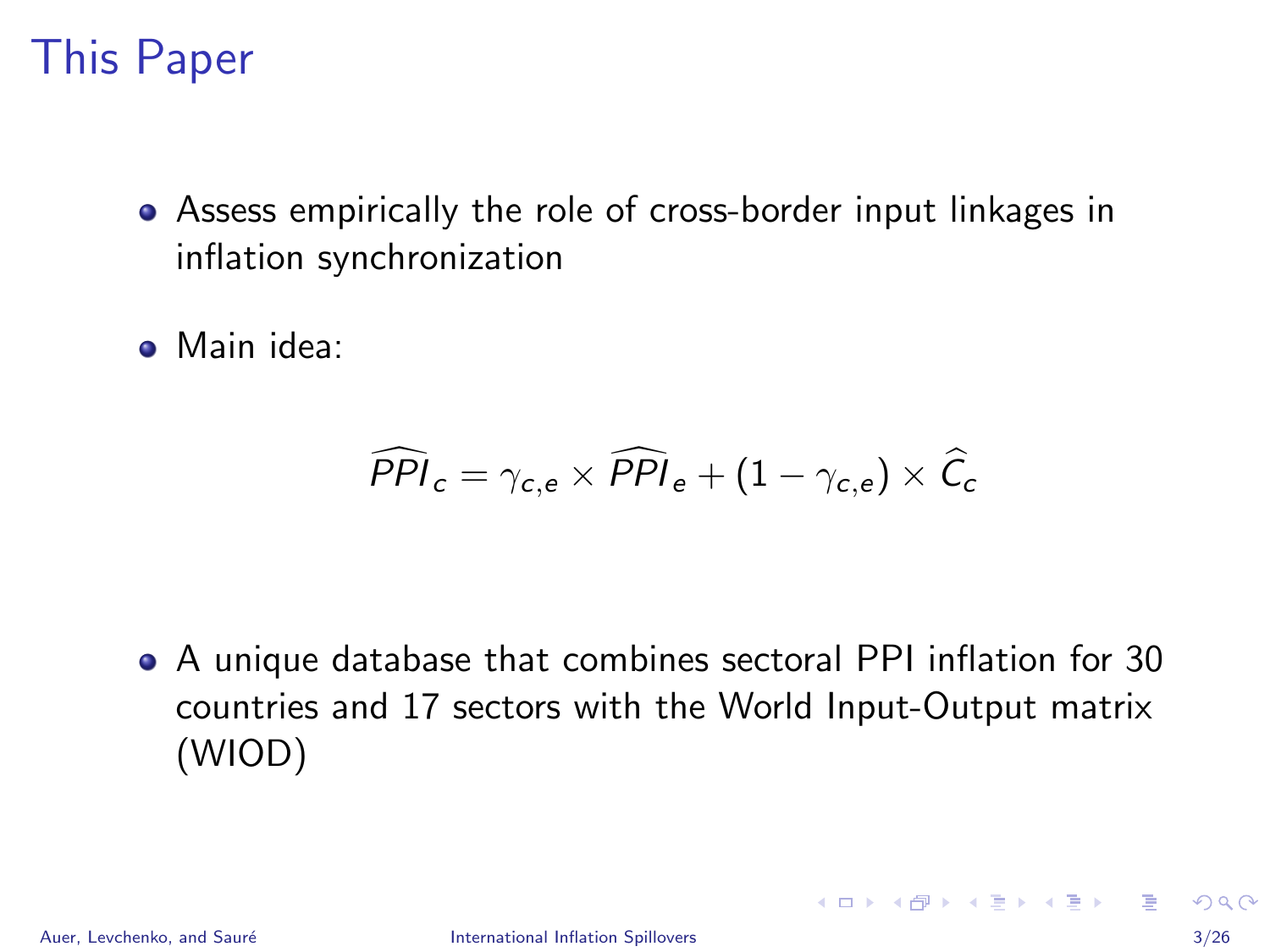# Preview of Results

#### 1. Tracking the Global Component of Inflation

- Input linkages account for about half of observed inflation comovement.
- A single common factor accounts for about 40% of the variance of PPI inflation, but about 20% of the variance of the underlying cost shocks
- 2. Mechanisms:
	- Heterogeneity in input linkages matters somewhat, but most of the effect is driven by their average level
	- Both the comovement of PPI, and the contribution of linkages to comovement, are driven by common sectoral shocks

 $\mathbf{A} \equiv \mathbf{A} + \mathbf{A} + \mathbf{B} + \mathbf{A} + \mathbf{B} + \mathbf{A} + \mathbf{B} + \mathbf{B} + \mathbf{A} + \mathbf{B} + \mathbf{A} + \mathbf{B} + \mathbf{A} + \mathbf{B} + \mathbf{A} + \mathbf{B} + \mathbf{A} + \mathbf{B} + \mathbf{A} + \mathbf{B} + \mathbf{A} + \mathbf{B} + \mathbf{A} + \mathbf{B} + \mathbf{A} + \mathbf{B} + \mathbf{A} + \mathbf{B} + \mathbf{A} + \mathbf{B} + \math$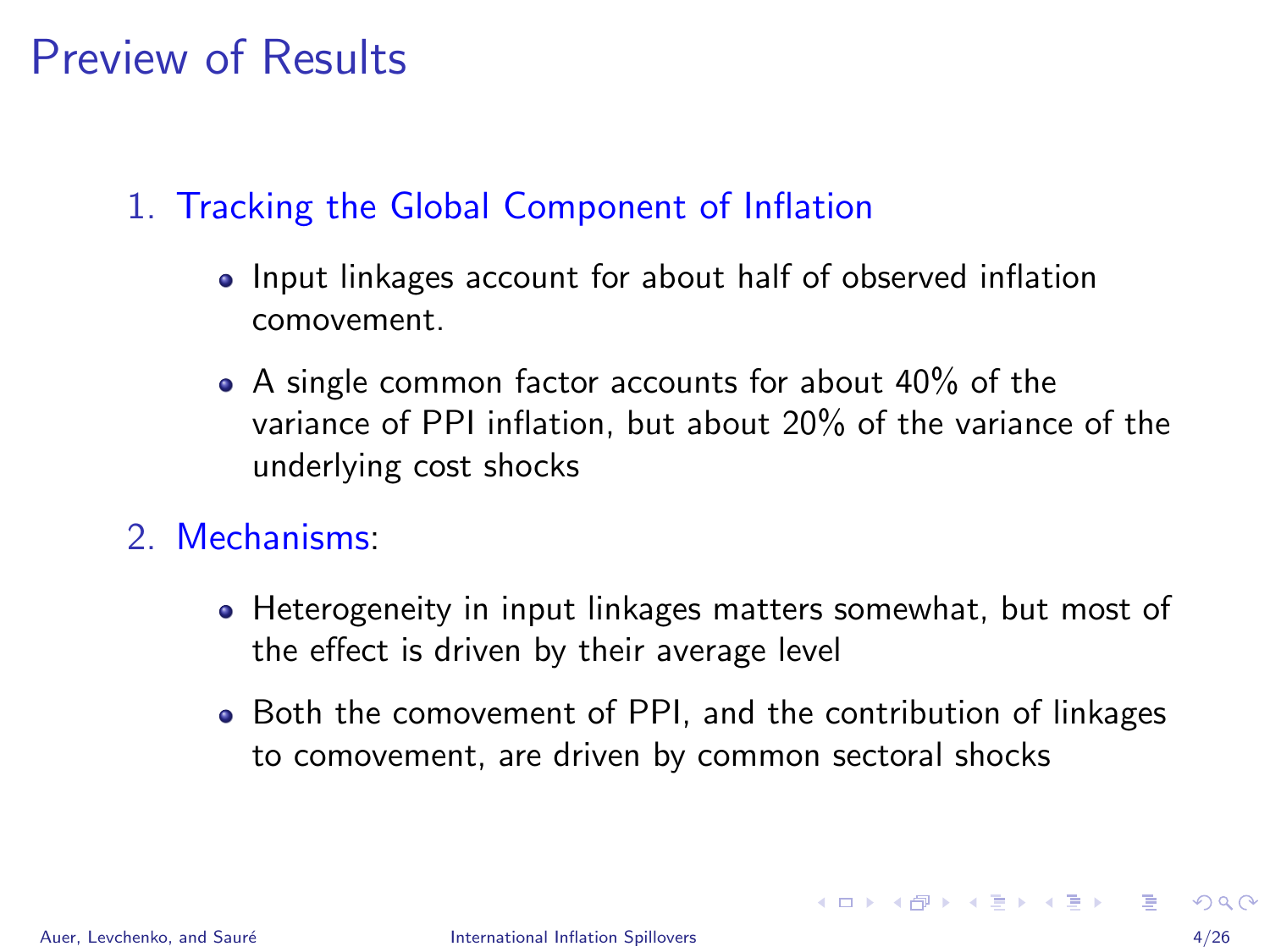### Literature

- o International inflation synchronization: Monacelli and Sala (2009), Burstein and Jaimovich (2012), Andrade and Zachariadis (2015), and Beck, Hubrich and Marcellino (2015); Ciccarelli and Mojon (2010), Mumtaz and Surico (2009, 2012) and Mumtaz, Simonelli and Surico (2011); Borio and Filardo (2007) and Bianchi and Civelli (2015);
- Input linkages and international relative prices: Bems and Johnson (2012, 2015) and Patel, Wang and Wei (2014)
- International business cycle comovement through input linkages: Kose and Yi (2006), Burstein, Kurz and Tesar (2008), di Giovanni and Levchenko (2010), Johnson (2014)

**KORK EX KEY ARD YOUR**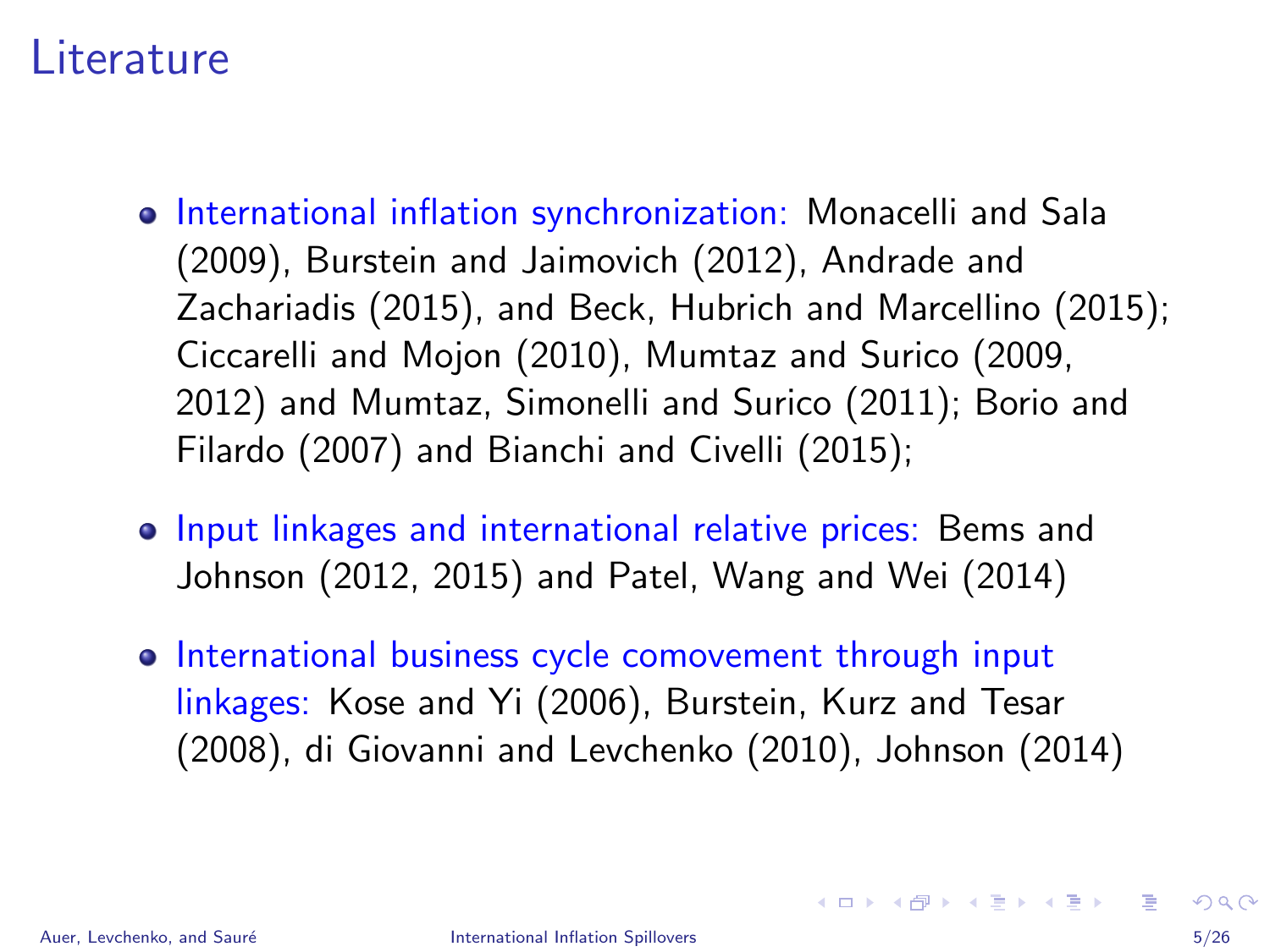### Cost Function and PPI

C countries, indexed by  $c$  (e), and S sectors, indexed by  $u$  (s).

 $\bullet$  Cost function of sector  $u$  in country  $c$ 

$$
W_{c,u,t} = W(C_{c,u,t}, \mathbf{p}_{c,u,t}), \quad \text{with} \quad \mathbf{p}_{c,u,t} = (p_{c,u,e,s,t})_{e,s}
$$

• In changes:

$$
\widehat{W}_{c,u,t} \approx \gamma_{c,u,t-1}^{C} \widehat{C}_{c,u,t} + \sum_{e,s} \gamma_{c,u,e,s,t-1}^{J} \widehat{p}_{c,u,e,s,t}
$$

• Assumptions (constant markups):

1. 
$$
\widehat{PPI}_{c,u,t} = \widehat{W}_{c,u,t}
$$

2. Imported input prices:  $\hat{p}_{c,u,e,s,t} = \widehat{W}_{e,s,t} + \widehat{E}_{c,e,t}$ 

 $\mathbf{A} \equiv \mathbf{A} + \mathbf{A} + \mathbf{B} + \mathbf{A} + \mathbf{B} + \mathbf{A} + \mathbf{B} + \mathbf{A} + \mathbf{B} + \mathbf{A} + \mathbf{B} + \mathbf{A} + \mathbf{B} + \mathbf{A} + \mathbf{B} + \mathbf{A} + \mathbf{B} + \mathbf{A} + \mathbf{B} + \mathbf{A} + \mathbf{B} + \mathbf{A} + \mathbf{B} + \mathbf{A} + \mathbf{B} + \mathbf{A} + \mathbf{B} + \mathbf{A} + \mathbf{B} + \mathbf{A} + \math$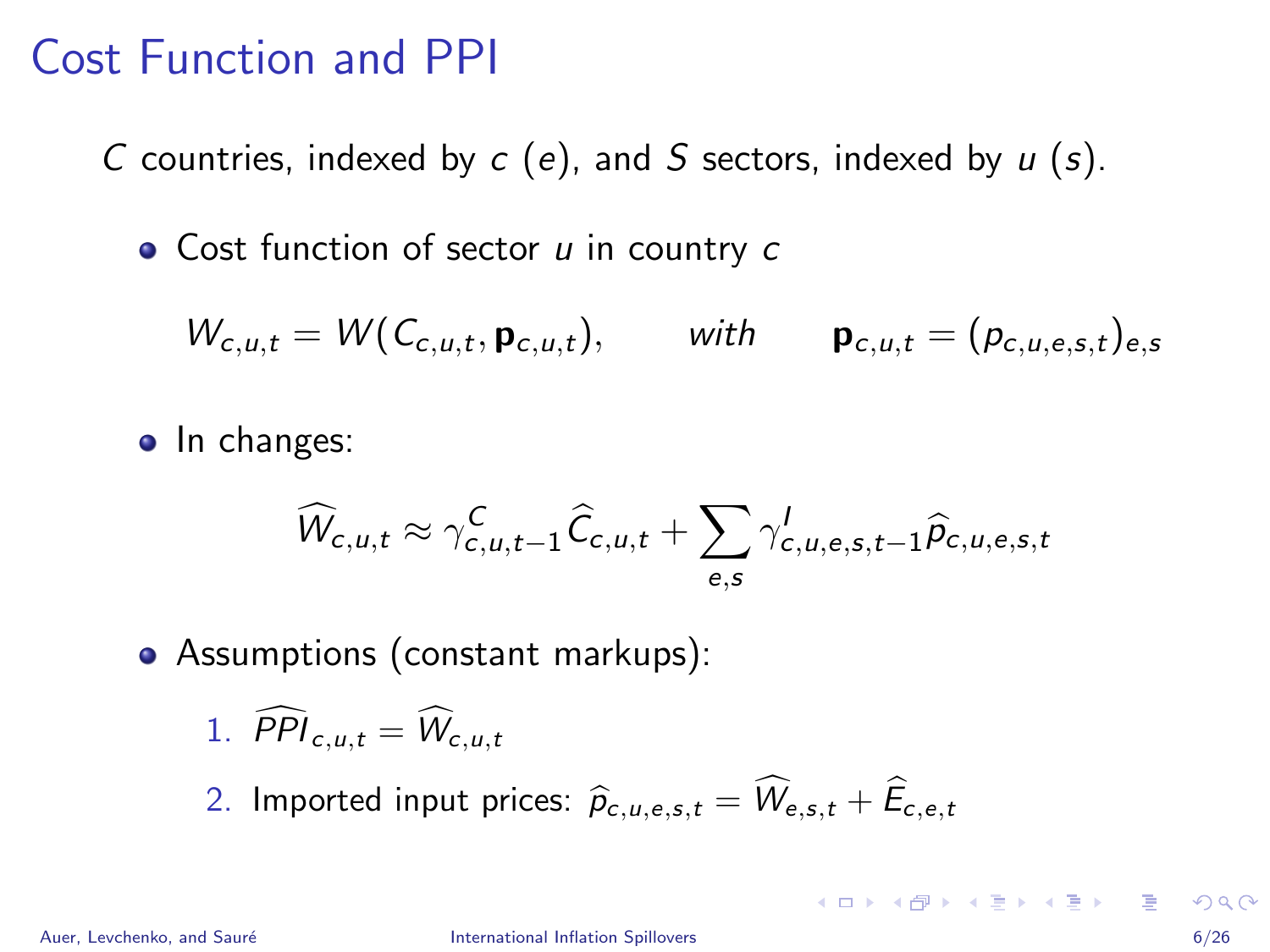### <span id="page-6-0"></span>Recovering the Cost Shocks

• Cost shock recovered directly

$$
\widehat{C}_{c,u,t} = \frac{1}{\gamma_{c,u,t-1}^C} \left[ \widehat{PPI}_{c,u,t} - \sum_{e \in C, s \in S} \gamma_{c,u,e,s,t-1}^l \left( \widehat{PPI}_{e,s,t} + \widehat{E}_{c,e,t} \right) \right]
$$

• Simplified matrix notation

$$
\widehat{C}=(I-\Gamma')\widehat{PPI}
$$

• 12-month changes  $(X = \{PPI, C\})$ :

$$
\widehat{\chi 12}_{c,u,t} = \prod_{\tau=0}^{11} (1 + \widehat{X}_{c,u,t-\tau}) - 1
$$

**•** Aggregated:

$$
\widehat{\chi_{12}}_{c,t} = \sum_{u \in S} \omega_{c,u} \widehat{\chi_{12}}_{c,u,t}
$$

Auer, Levchenko, and Sauré **International Inflation Spillovers** June 2017 126, 2017 2018 12: 2017 12: 2017 12: 201

K ロ ▶ K 個 ▶ K 로 ▶ K 로 ▶ 『로 『 YO Q @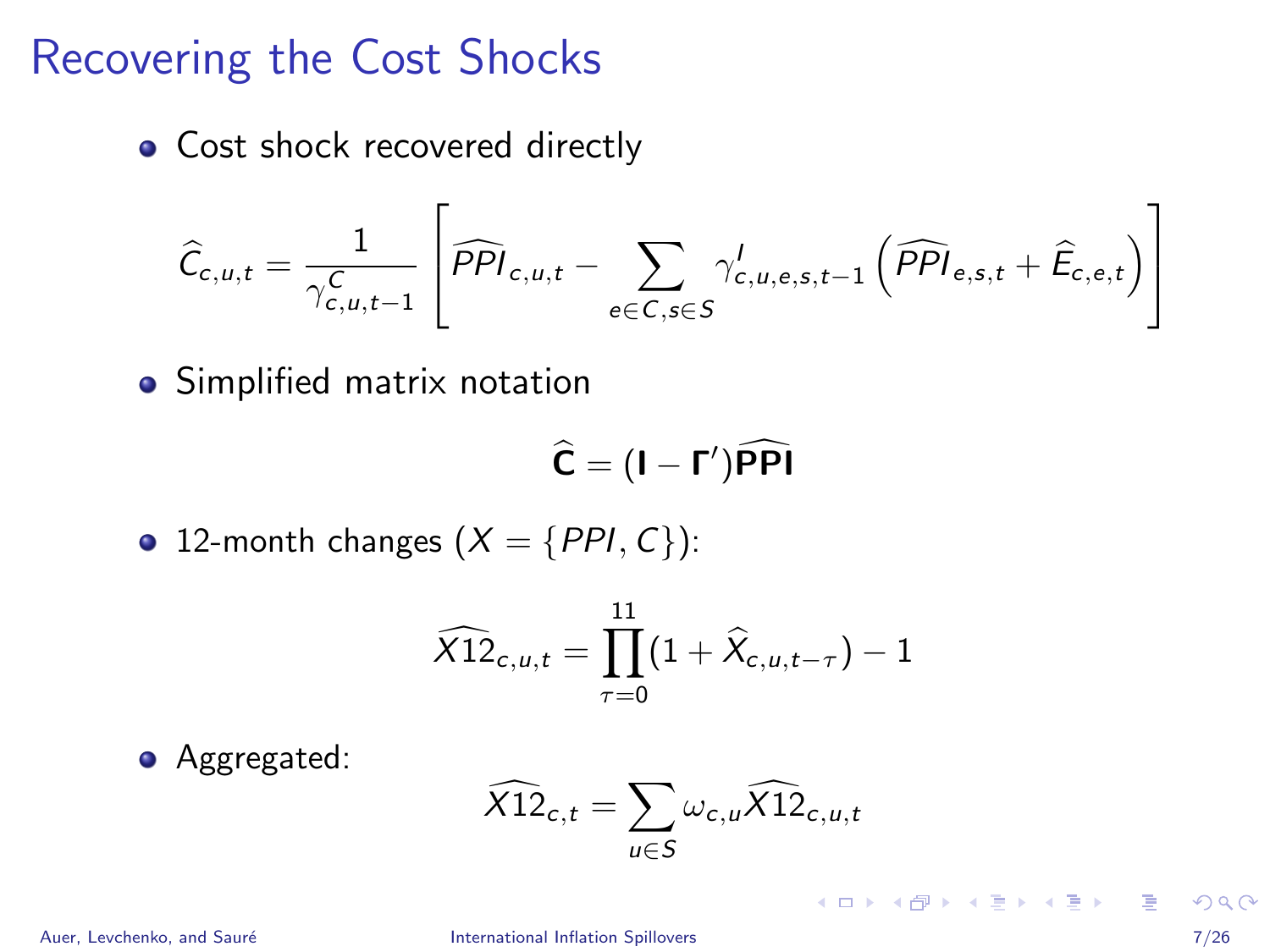### <span id="page-7-0"></span>)ata

- PPI data: National statistical offices (Eurostat, BLS, StatCan, ...)
	- Country-specific product classification
	- Frequency: monthly
- Cross-border trade and output data: World Input-Output database (WIOD)
- Final sample: 17 sectors, 30 countries  $+$  ROW; 1995m1-2011m12

 $\mathbf{A} \equiv \mathbf{A} + \mathbf{A} \mathbf{B} + \mathbf{A} \mathbf{B} + \mathbf{A} \mathbf{B} + \mathbf{B} \mathbf{B}$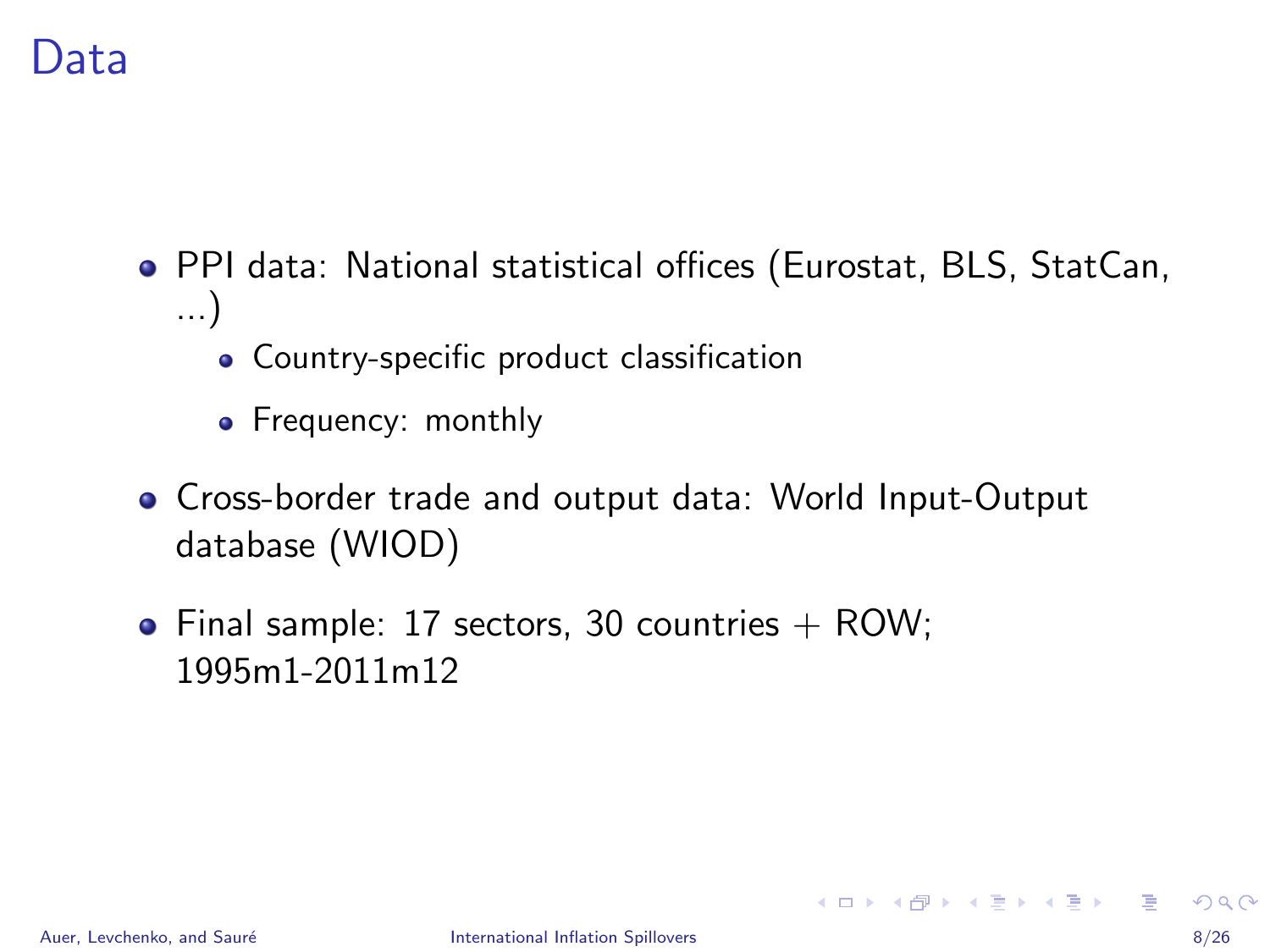# Countries and Sectors

| Country                   | Code       | Sector                                      |
|---------------------------|------------|---------------------------------------------|
| Australia                 | <b>AUS</b> | Agriculture, Hunting, Forestry, and Fishing |
| Austria                   | AUT        | Basic Metals and Eabricated Metal           |
| Belgium                   | BEL.       | Chemicals and Chemical Products             |
| Bulgaria                  | <b>BGR</b> | Coke, Refined Petroleum and Nuclear F.,     |
| Canada                    | CAN        | Electrical and Optical Equipment            |
| China                     | CHN        | Electricity, Gas and Water Supply           |
| Czech Republic            | <b>CZE</b> | Food, Beverages and Tobacco                 |
| Denmark                   | <b>DNK</b> | Leather. Leather and Footwear               |
| Finland                   | <b>FIN</b> | Machinery, Nec                              |
| France                    | <b>FRA</b> | Manufacturing, Nec; Recycling               |
| Germany                   | DEU        | Mining and Quarrying                        |
| Greece                    | GRC        | Other Non-Metallic Mineral                  |
| Hungary                   | <b>HUN</b> | Pulp, Paper, Paper, Printing and Pub        |
| Ireland                   | IRL        | <b>Rubber and Plastics</b>                  |
| Italy                     | ITA.       | Textiles and Textile Products               |
| Japan                     | JPN        | <b>Transport Equipment</b>                  |
| Korea                     | <b>KOR</b> | Wood and Products of Wood and Cork          |
| Lithuania                 | <b>LTU</b> |                                             |
| Mexico                    | <b>MEX</b> |                                             |
| <b>Netherlands</b>        | NI D       |                                             |
| Poland                    | POL        |                                             |
| Portugal                  | <b>PRT</b> |                                             |
| Rest of the World         | <b>ROW</b> |                                             |
| Romania                   | <b>ROM</b> |                                             |
| <b>Russian Federation</b> | <b>RUS</b> |                                             |
| Slovenia                  | <b>SVN</b> |                                             |
| Spain                     | <b>ESP</b> |                                             |
| Sweden                    | <b>SWE</b> |                                             |
| Taiwan, POC               | <b>TWN</b> |                                             |
| United Kingdom            | <b>GBR</b> |                                             |
| <b>United States</b>      | <b>USA</b> |                                             |
|                           |            | ●▶<br>ŧ<br>÷.<br>4 D F<br>∍<br>×<br>つひい     |

#### Auer, Levchenko, and Sauré **International Inflation Spillovers** June 2017 9/26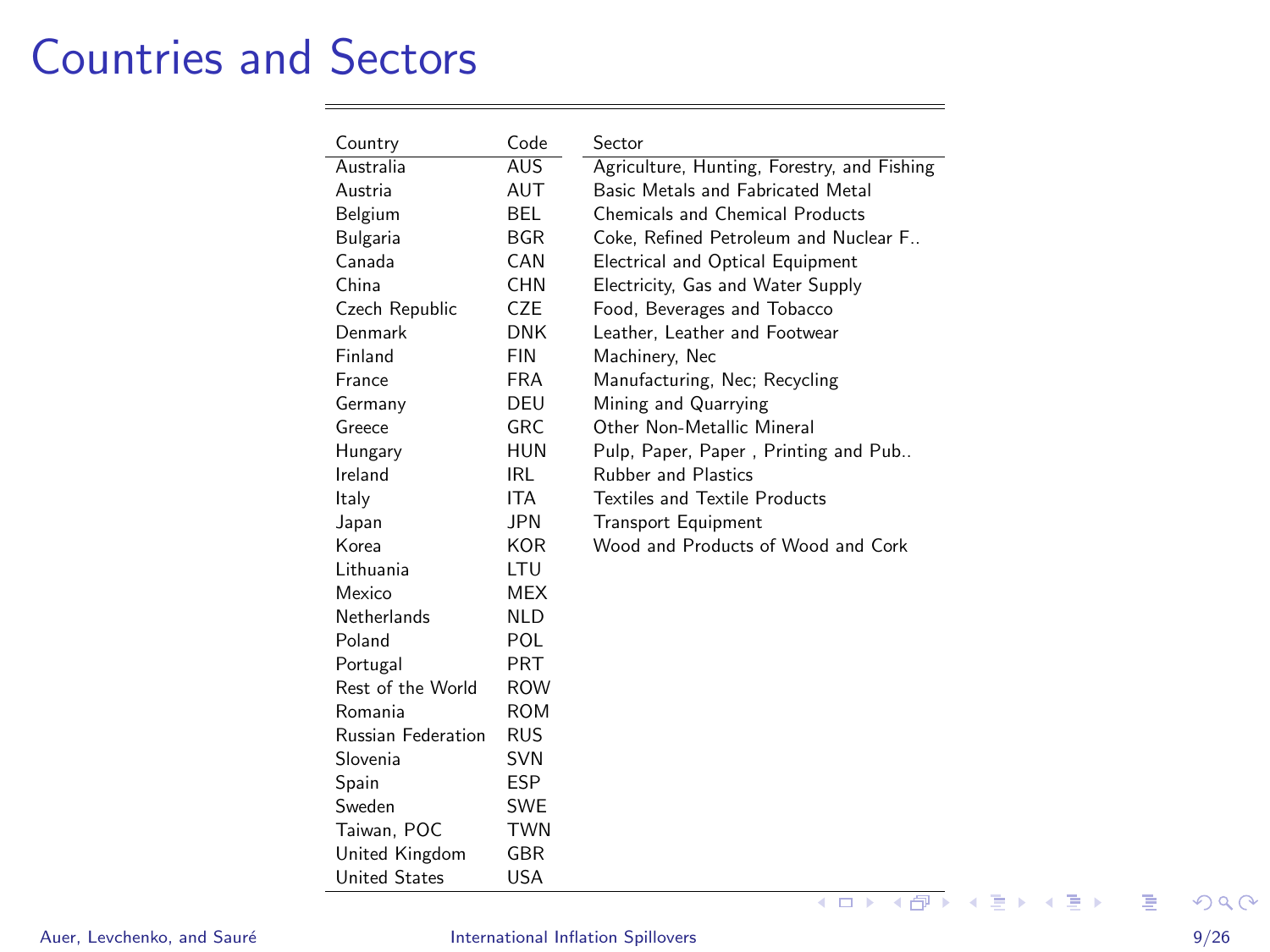# Imported Input Use by Country



画

イロト イ部 トイヨ トイヨト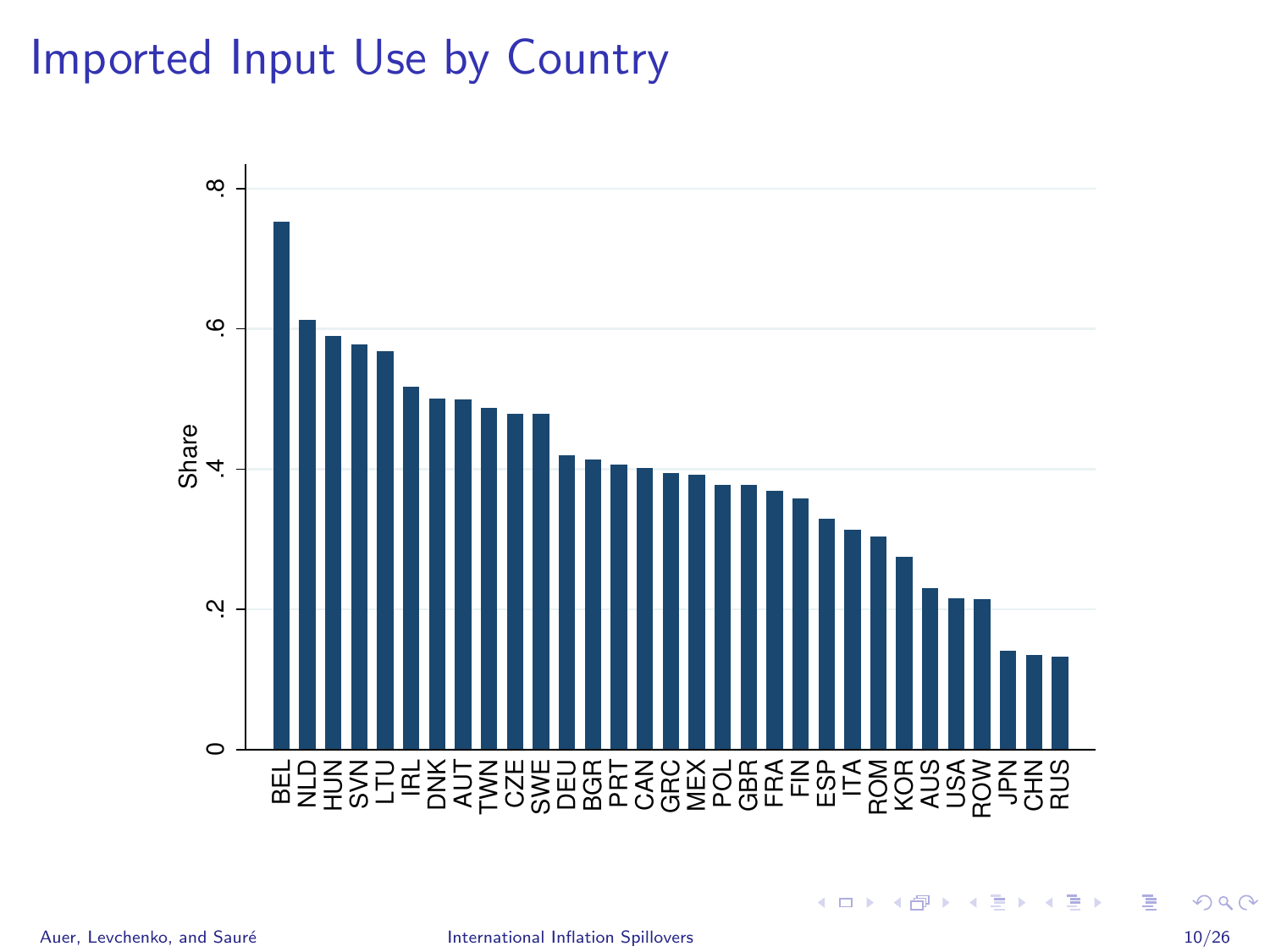Data: Transmission of Hypothetical Shocks Through IO **Matrix** 

Equilibrium PPI <sup>d</sup>:

$$
\widehat{\mathsf{PPI}} = (\mathbf{I} - \mathbf{\Gamma}')^{-1}\widehat{\mathbf{C}}
$$

• Hypothetical shock to an individual country:

$$
\widehat{\textbf{C}} = \begin{pmatrix} 0 \cdots 0 & \widehat{\mathit{C}}_{s,1} \cdots \widehat{\mathit{C}}_{s,J} & 0 \cdots 0 \end{pmatrix}'
$$

 $\mathbf{A} \equiv \mathbf{A} + \mathbf{A} \mathbf{B} + \mathbf{A} \mathbf{B} + \mathbf{A} \mathbf{B} + \mathbf{B} \mathbf{B}$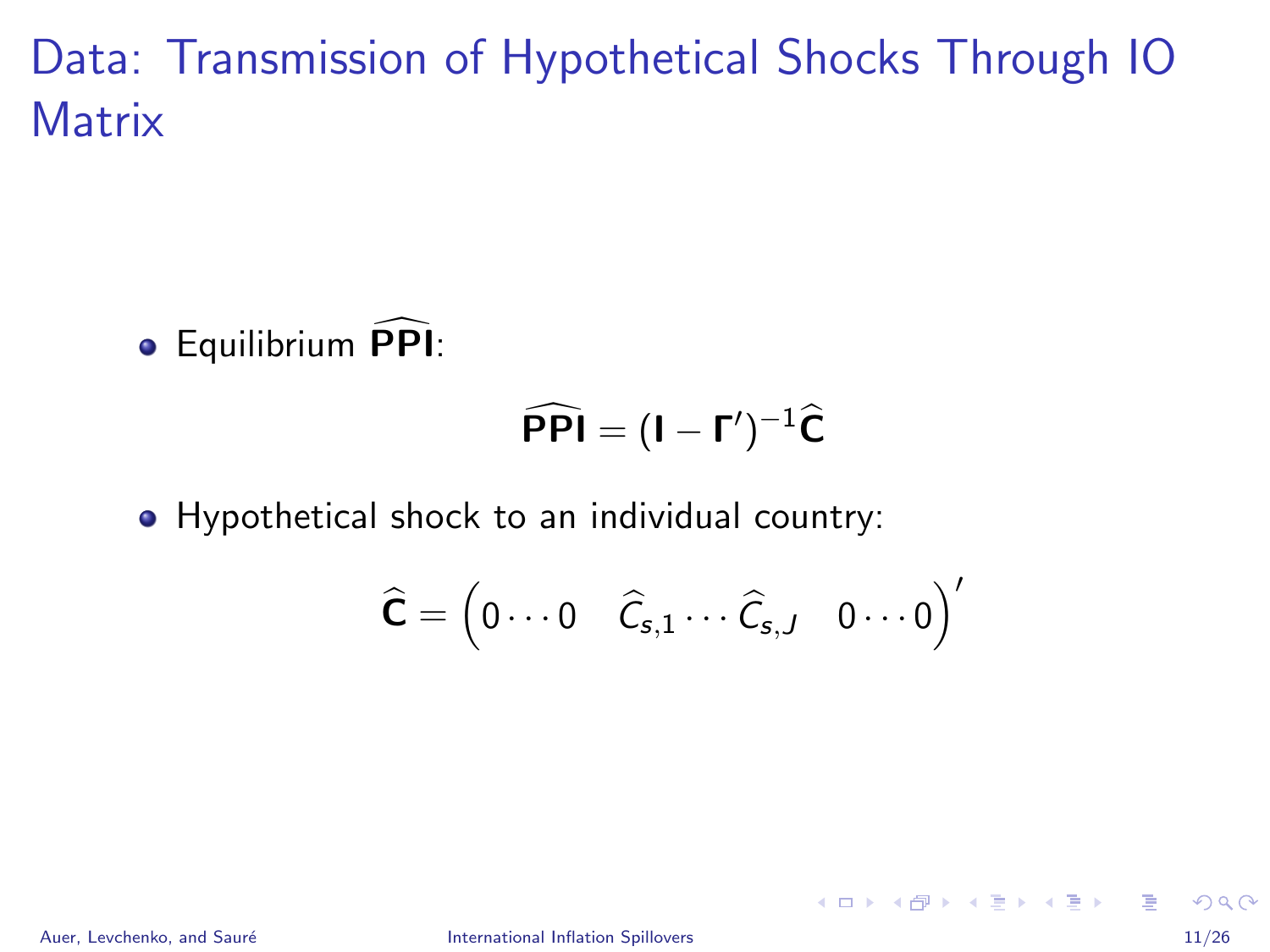# 1% US Inflation

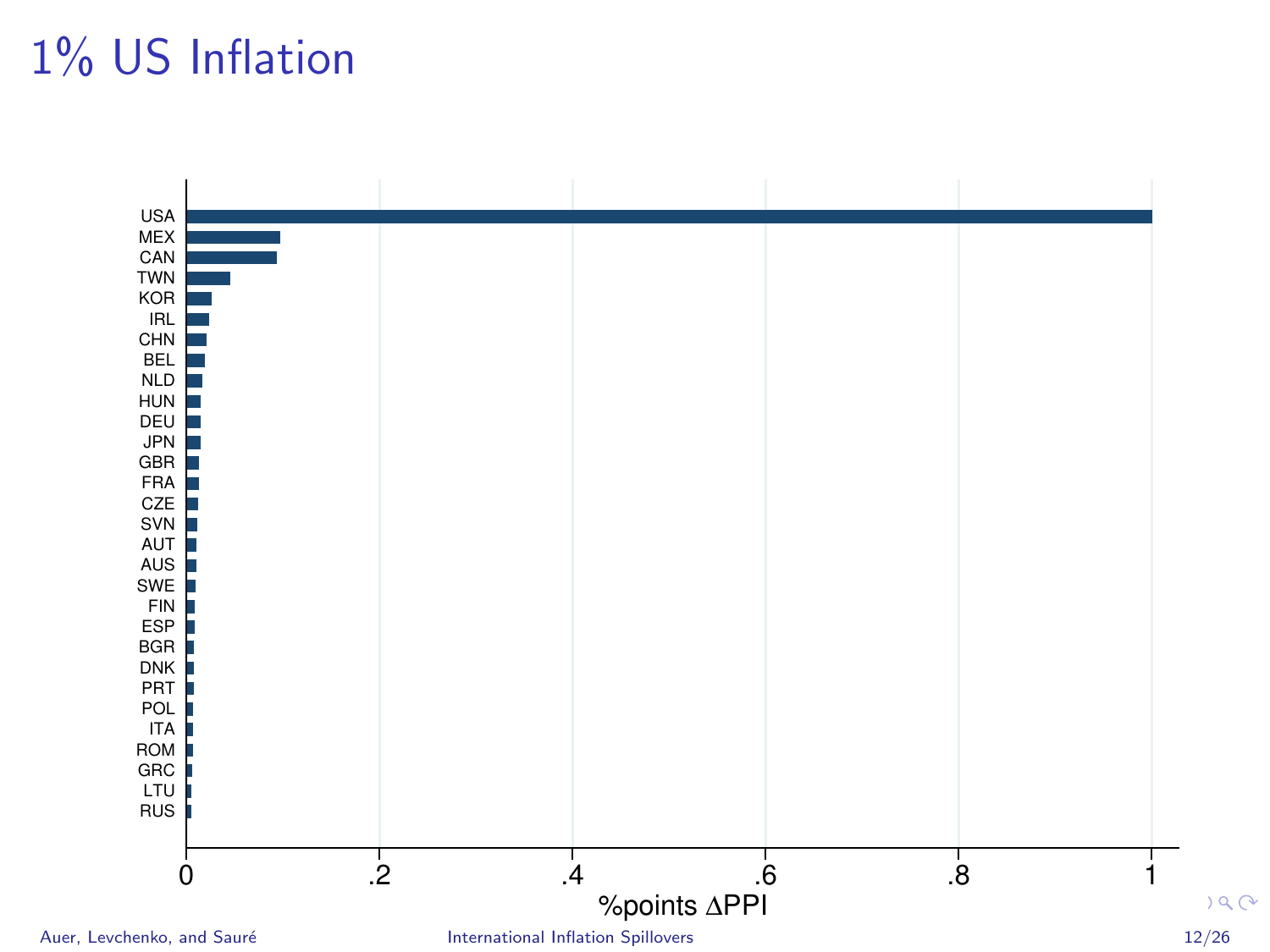# <span id="page-12-0"></span>Each Country on Each Country



÷,

メロト メ都 トメ ヨ トメ ヨト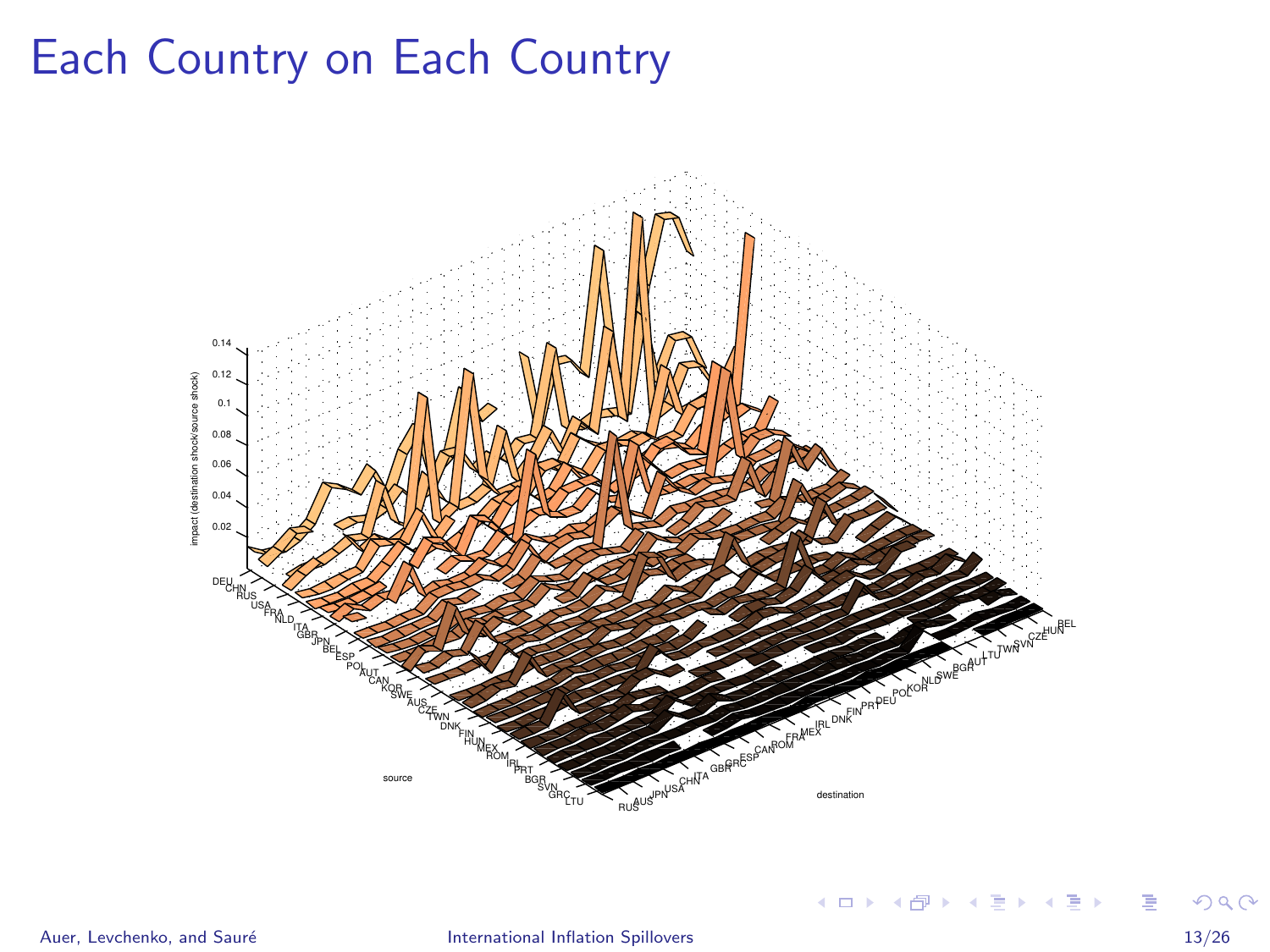# Result 2. Tracking the Global Component of Inflation

#### Metrics of synchronization

- 1.  $R^2$  of the country's  $\overline{PPI}(\overline{C})$  on world average  $\overline{PPI}(\overline{C})$ (Ciccarelli-Mojon, 2010)
- 2. Static factor

Share of the variance explained by a world factor:

$$
X_{c,t} = \lambda_c F_t + \epsilon_{c,t}
$$

$$
\frac{Var(\lambda_c F_t)}{Var(X_{c,t})}
$$

3. Dynamic factor

イロト イ押 トイヨ トイヨ トー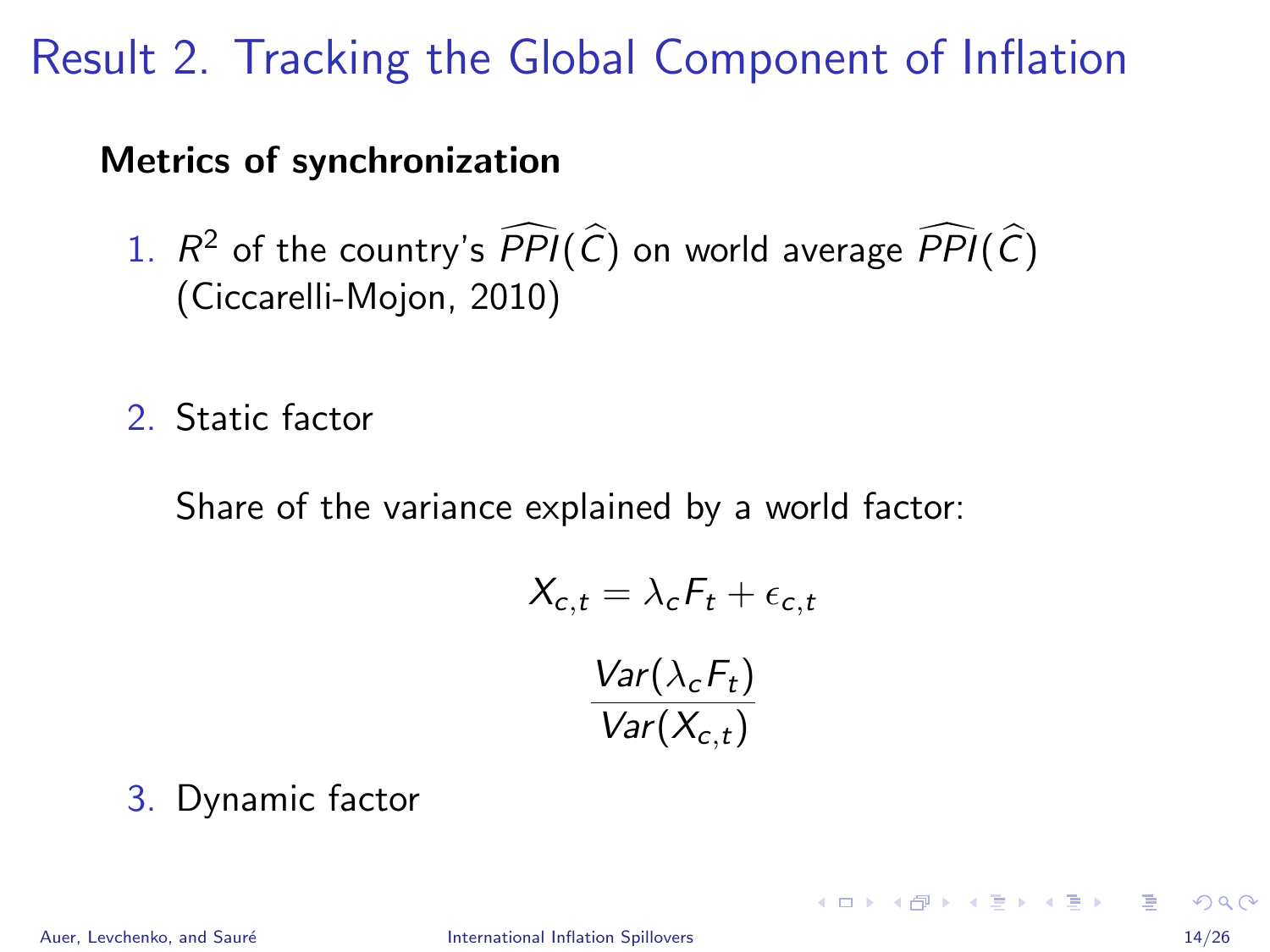### <span id="page-14-0"></span>Result 2: Synchronization, Country-Level

Input linkages account for at least half of observed inflation comovement.

|        | Panel A: $R^2$           |                              | Panel B: Static Factor |                              |               | Panel C: Dynamic Factor       |  |
|--------|--------------------------|------------------------------|------------------------|------------------------------|---------------|-------------------------------|--|
|        | $\overline{P}P112_{c,t}$ | $\widehat{\text{C12}}_{c.t}$ | $PPI12_{c.t}$          | $\widehat{\text{C12}}_{c.t}$ | $PPI12_{c.t}$ | $\widehat{\text{C12}}_{c.t.}$ |  |
| Mean   | 0.385                    | 0.172                        | 0.455                  | 0.268                        | 0.444         | 0.235                         |  |
| Median | 0.365                    | 0.110                        | 0.506                  | 0.286                        | 0.500         | 0.181                         |  |
| Min    | 0.006                    | 0.000                        | 0.000                  | 0.002                        | 0.002         | 0.002                         |  |
| Max    | 0.776                    | 0.527                        | 0.931                  | 0.812                        | 0.916         | 0.761                         |  |

Recall:

$$
\widehat{\mathsf{PPI}} = (\mathbf{I} - \mathbf{\Gamma}')^{-1}\widehat{\mathbf{C}}
$$

Auer, Levchenko, and Sauré **International Inflation Spillovers** June 2017 15/26

**KOD KARD KED KED DA MAA**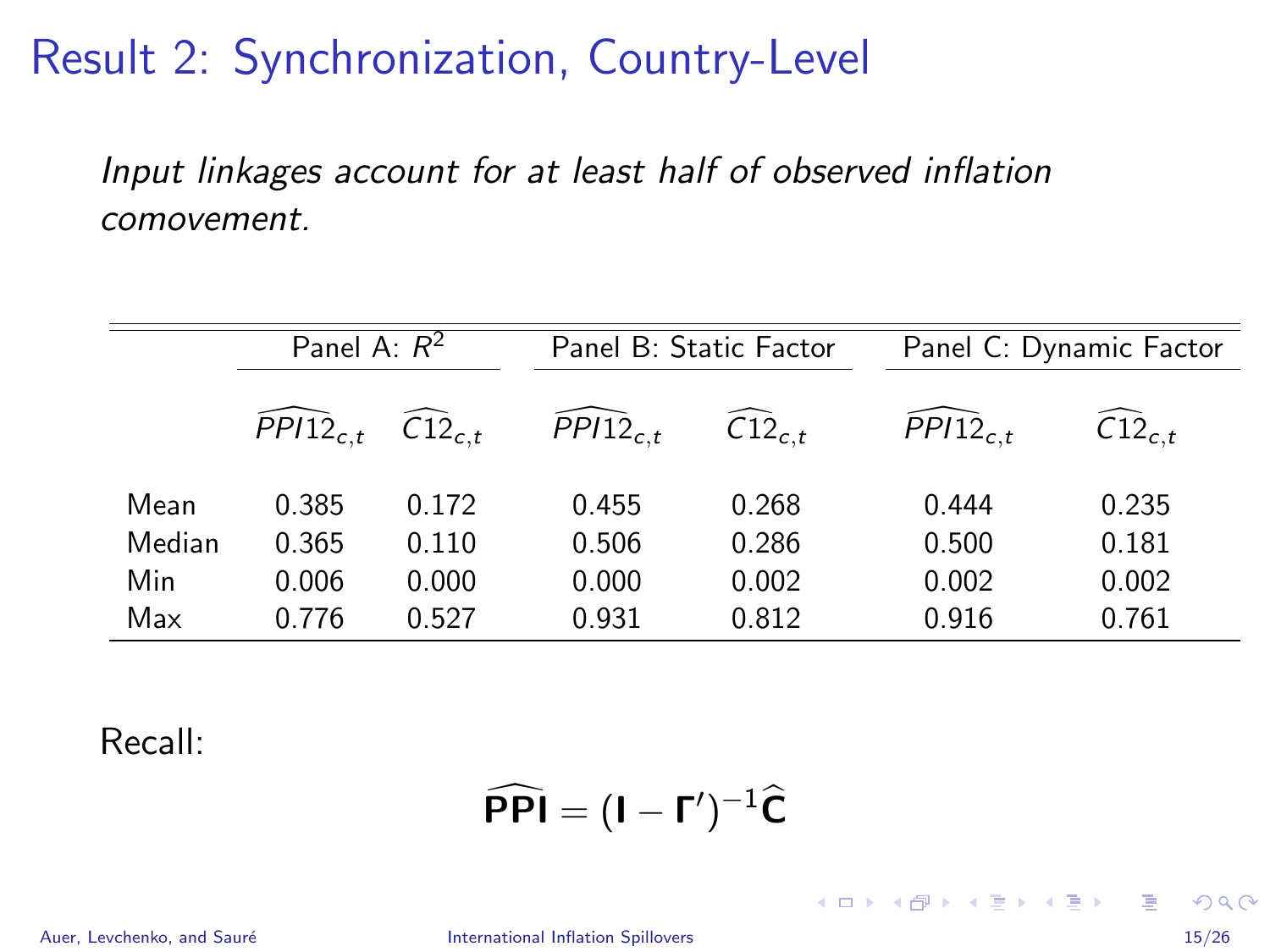# Variance Shares: Cross-Country Heterogeneities



 $a^{\alpha}$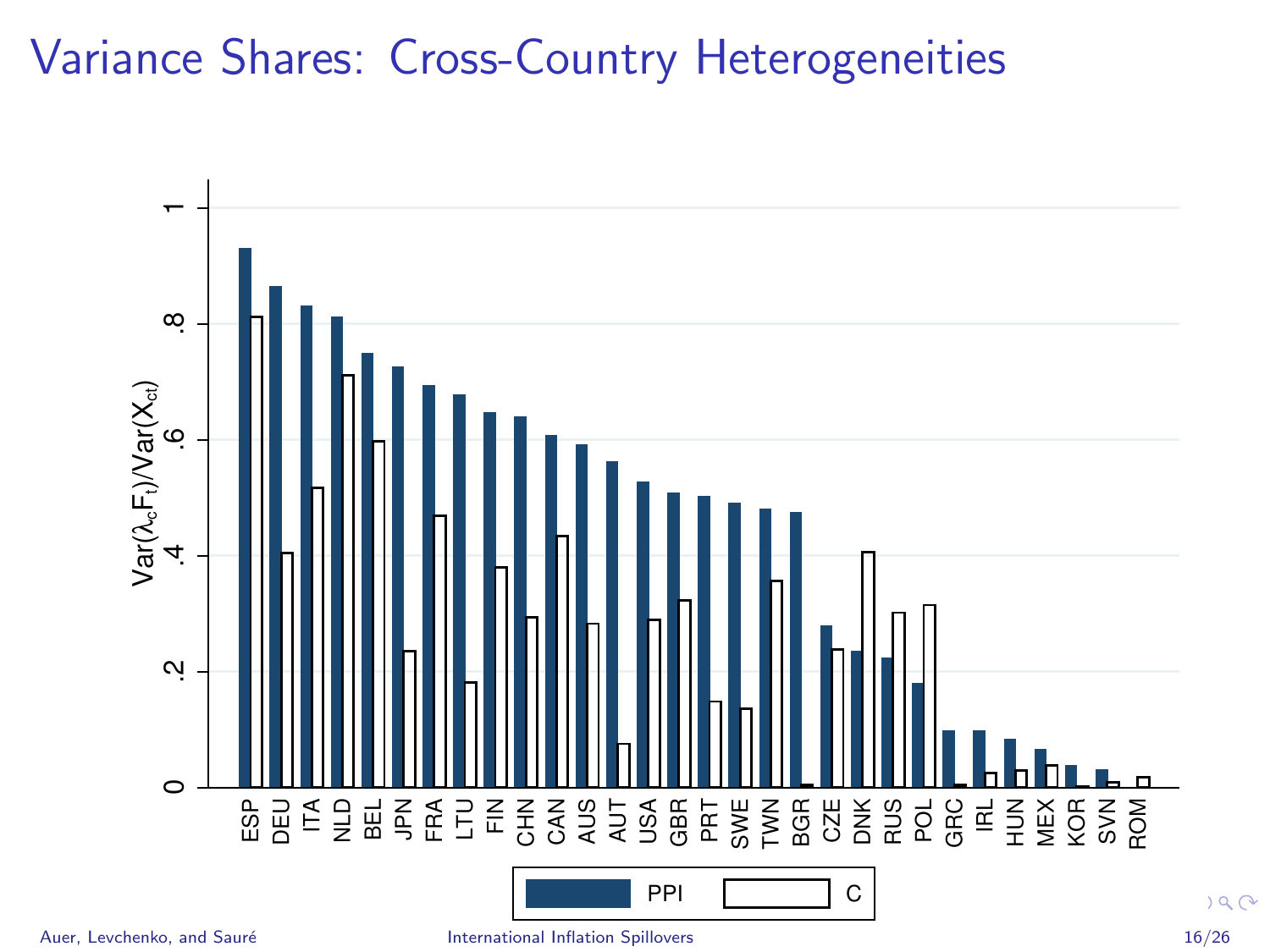# <span id="page-16-0"></span>Result 3: Mechanisms

- 1. Heterogeneity in linkages
- 2. Sectoral vs. global shocks

K ロ ▶ K 個 ▶ K 로 ▶ K 로 ▶ - 로 - K 9 Q @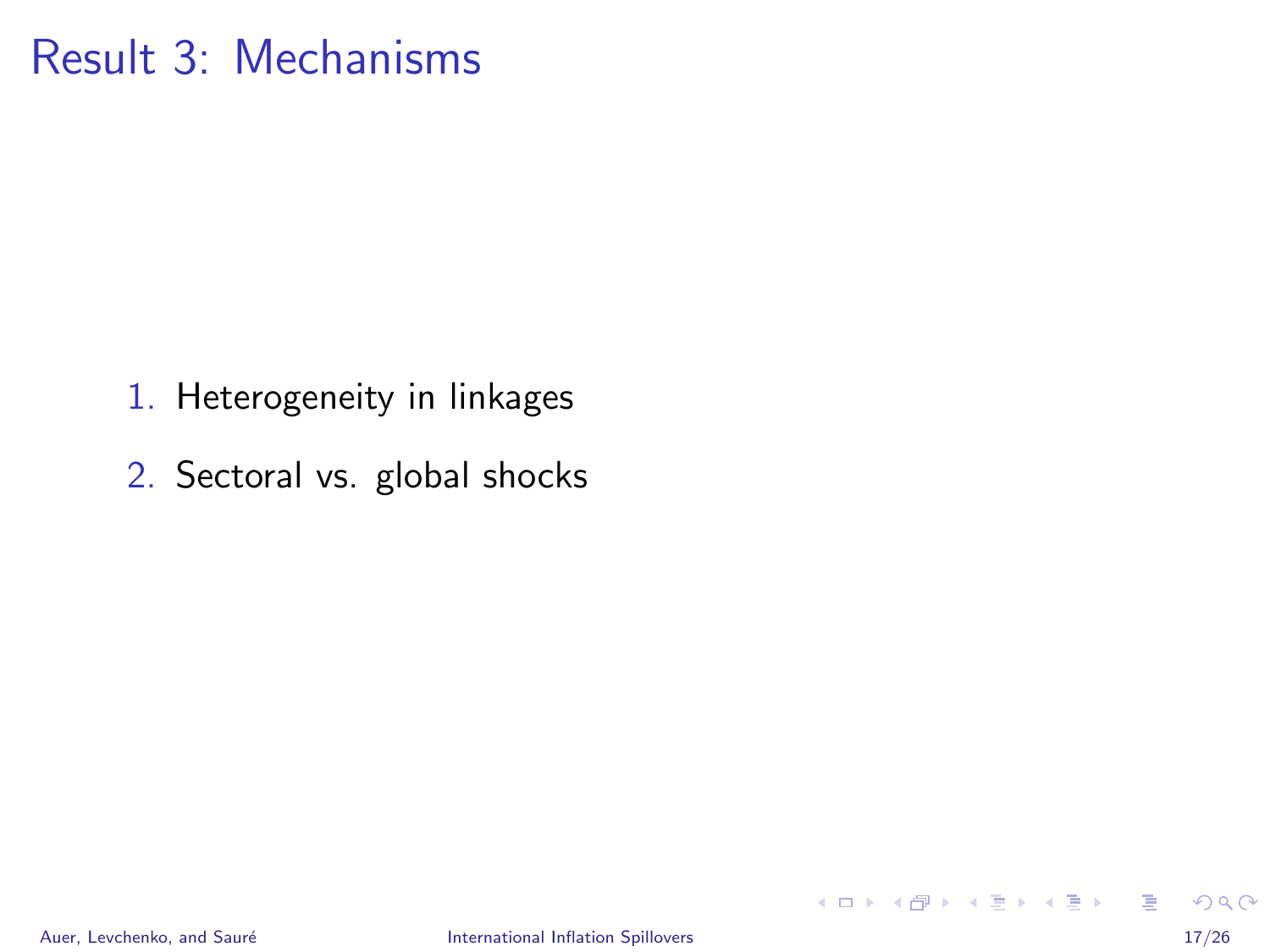# Exchange Rate Movements and Unbalanced Linkages

|                                                                |                            | Static          | Dynamic |
|----------------------------------------------------------------|----------------------------|-----------------|---------|
|                                                                | $R^2$                      | Factor          | Factor  |
|                                                                |                            | <b>Baseline</b> |         |
|                                                                |                            |                 |         |
| $\bar{P}P112_{c.t}$                                            |                            |                 |         |
| mean                                                           | 0.385                      | 0.455           | 0.444   |
| median                                                         | 0.365                      | 0.506           | 0.500   |
| $C12_{c,t}$                                                    |                            |                 |         |
| mean                                                           | 0.172                      | 0.268           | 0.235   |
|                                                                |                            |                 |         |
| median                                                         | 0.110                      | 0.286           | 0.181   |
|                                                                |                            |                 |         |
|                                                                | Alternative input linkages |                 |         |
| . counter<br>Balanced 1 (sectors), $PPI12_{c,t}$               |                            |                 |         |
| mean                                                           | 0.266                      | 0.364           | 0.350   |
| median                                                         | 0.210                      | 0.387           | 0.359   |
| counter<br>Balanced 2 (countries+sectors), PPI12 <sub>ct</sub> |                            |                 |         |
| mean                                                           | 0.318                      | 0.405           | 0.394   |
| median                                                         | 0.284                      | 0.446           | 0.435   |

 $\widehat{\mathsf{PPI}} = (\mathsf{I} - \mathsf{\Gamma}')^{-1}\widehat{\mathsf{C}}$ 

Auer, Levchenko, and Sauré **International Inflation Spillovers** June 2017 18/26

**KORK EXTERNS ORA**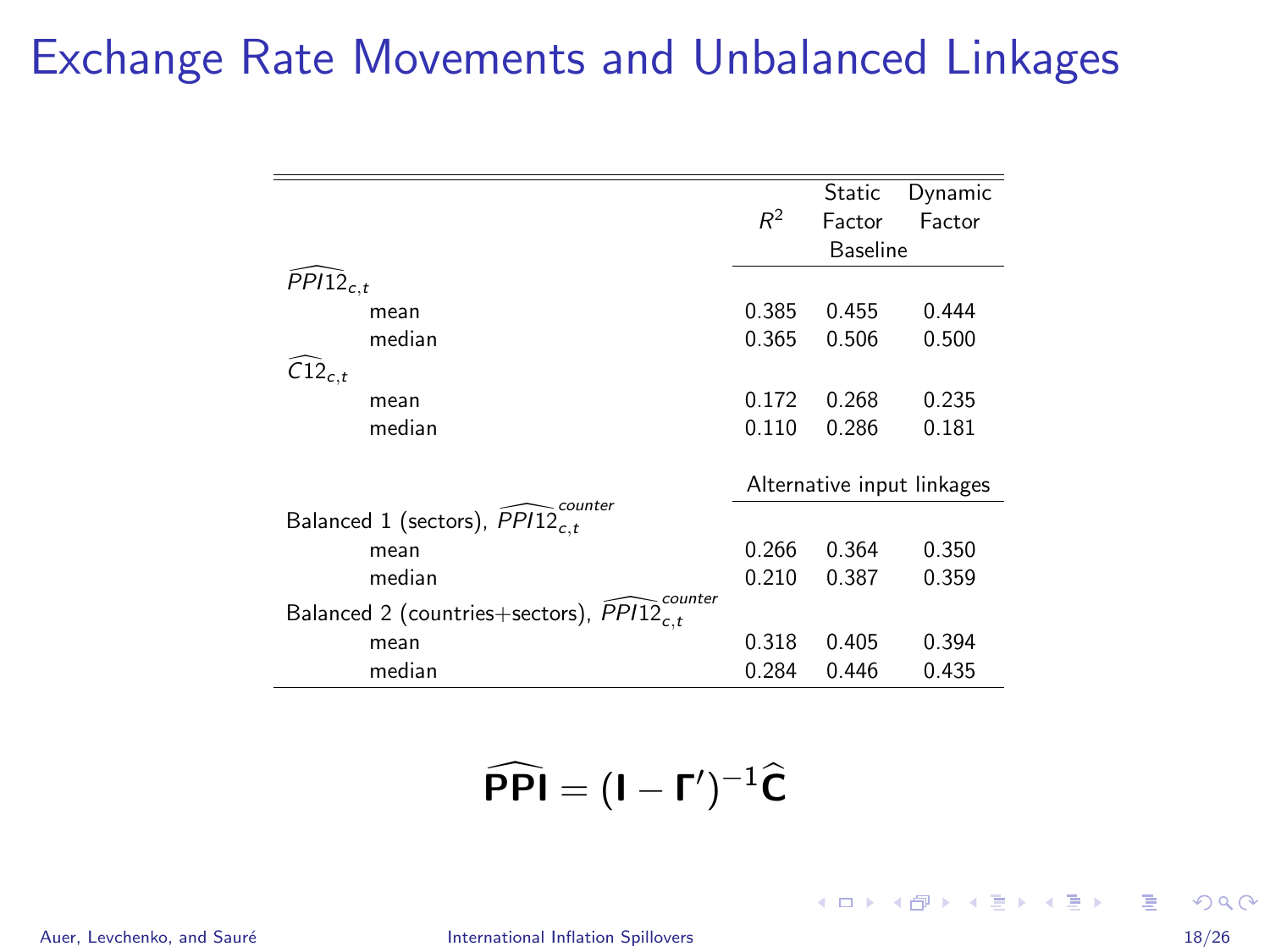### Sectoral vs. Global Shocks

• Factor model at sector level  $(X = \{PPI, C\})$ :

$$
X_{c,u,t} = \alpha_{c,u} + \lambda_{c,u}^w F_t^w + \lambda_{c,u}^c F_t^c + \lambda_{c,u}^u F_t^u + \epsilon_{c,u,t}
$$

• Bayesian estimation procedure following Jackson, Kose, Otrok, and Owyang (2015)

**KORK EXTERNS OR ABY**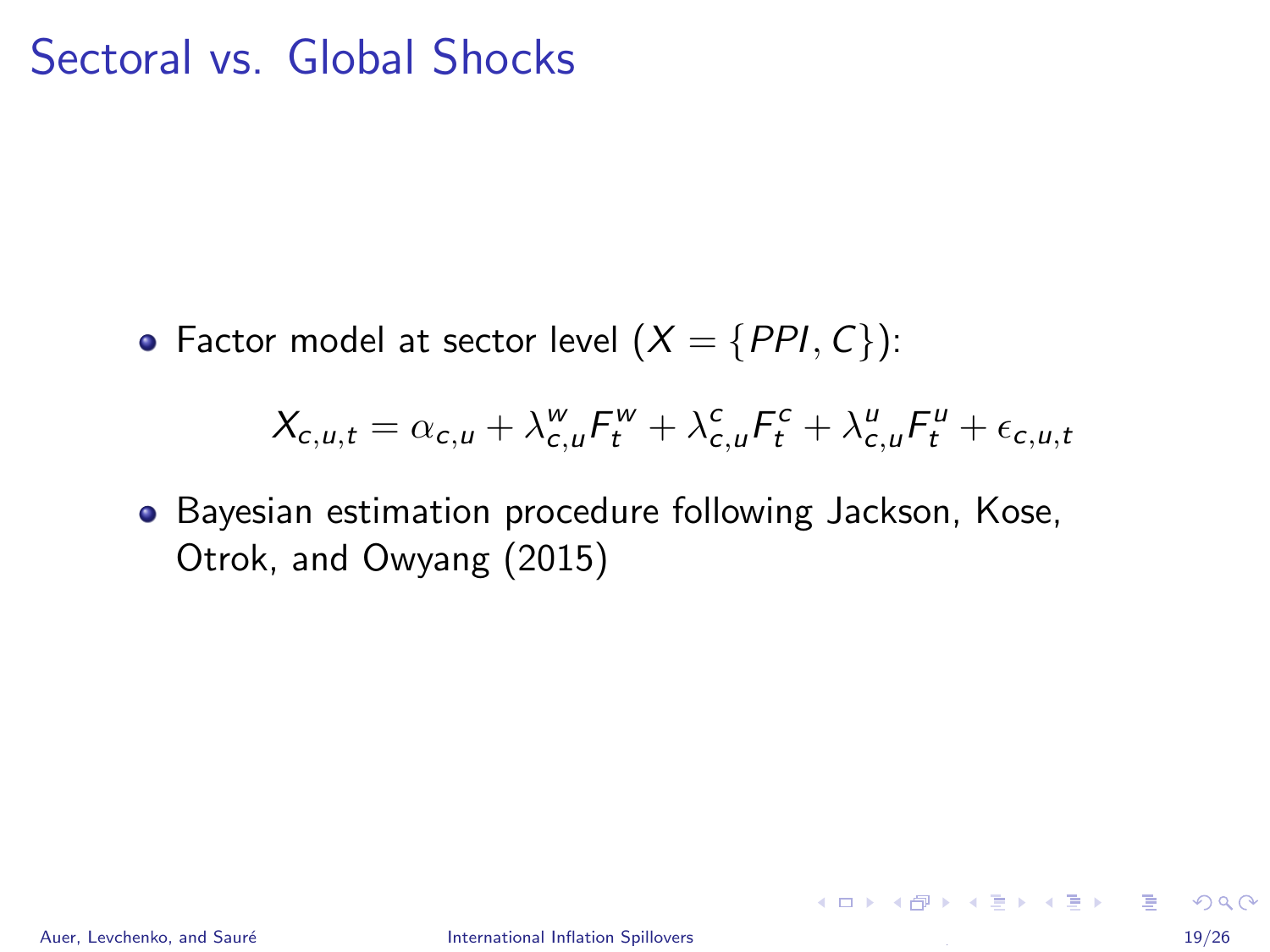# Sectoral vs. Global Shocks

Comovement of PPI and the contribution of linkages to comovement are driven by common sectoral shocks.

|                              | $\widehat{P}P/12_{c,u,t}$        |                                  |                                  |                                  | $\widehat{\text{C12}}_{c,u,t}$   |                                  |  |
|------------------------------|----------------------------------|----------------------------------|----------------------------------|----------------------------------|----------------------------------|----------------------------------|--|
|                              | World                            | Sector                           | Country                          | World                            | Sector                           | Country                          |  |
| Mean<br>Median<br>Min<br>Max | 0.072<br>0.028<br>0.001<br>0.398 | 0.421<br>0.485<br>0.006<br>0.849 | 0.343<br>0.292<br>0.023<br>0.945 | 0.096<br>0.050<br>0.000<br>0.505 | 0.234<br>0.169<br>0.001<br>0.713 | 0.356<br>0.295<br>0.000<br>0.902 |  |

画

**K ロ ▶ | K 母 ▶ | K ヨ ▶ | K ヨ ▶ |**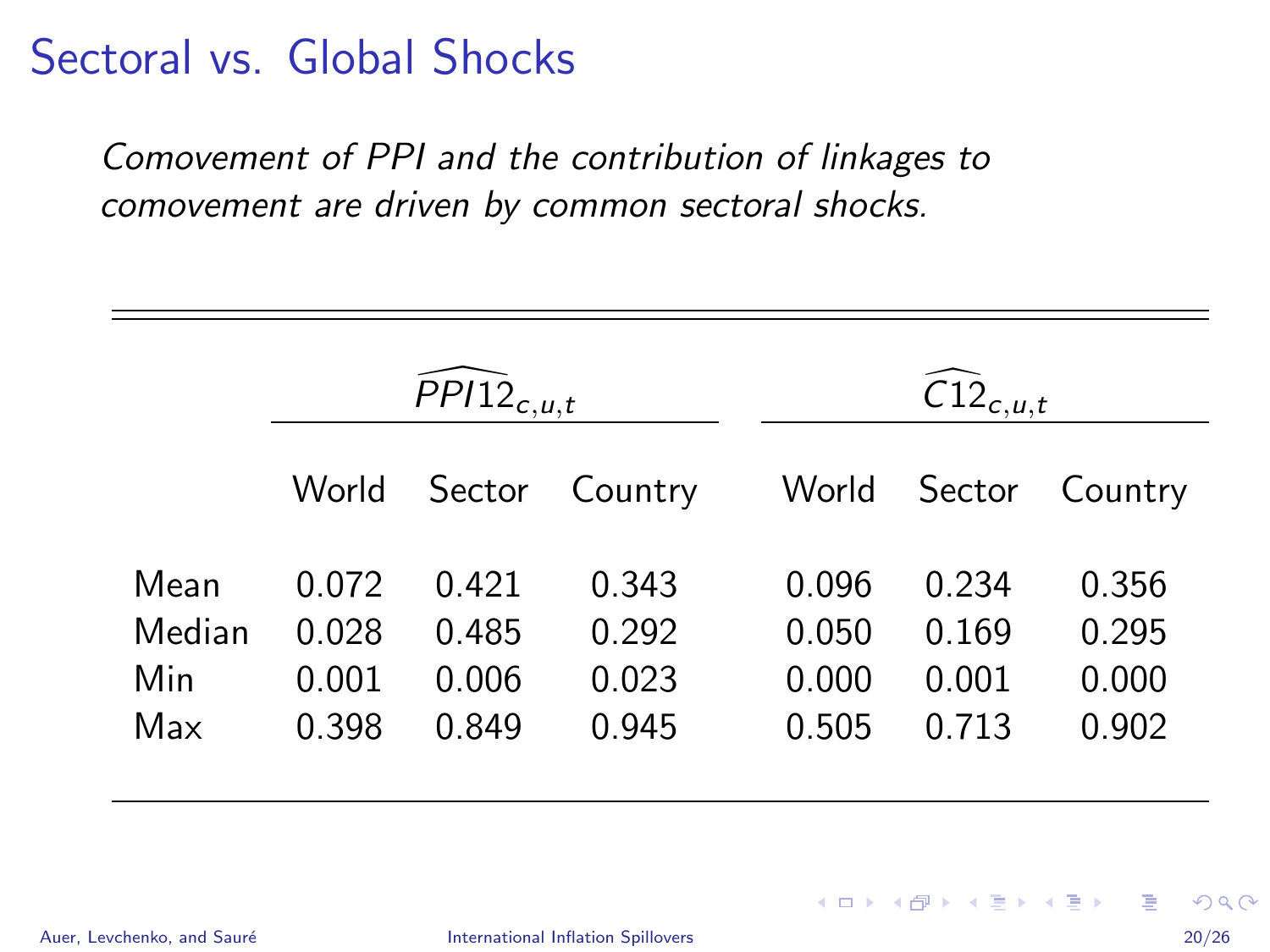# <span id="page-20-0"></span>Conclusion

- Inflation is synchronized across countries and it important to know why.
- Input linkages matter for inflation transmission
	- Explain half of observed PPI comovement in our sample
- Machanisms:
	- Linkage heterogeneity less important
	- Global component primarily consists of sector-specific shocks

**KOD KARD KED KED B YOUR**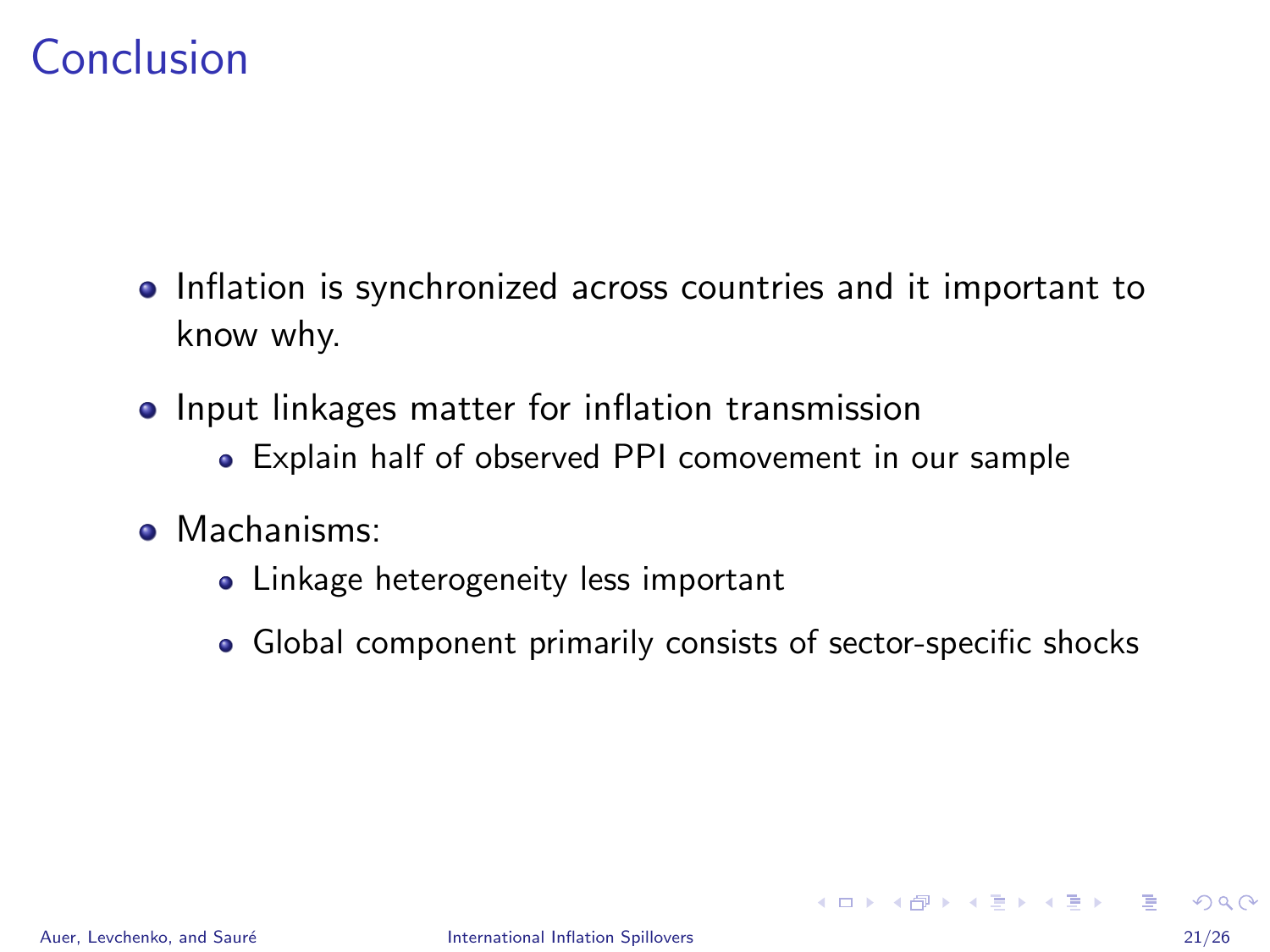# <span id="page-21-0"></span>Additional Material: 1% Worldwide Inflation

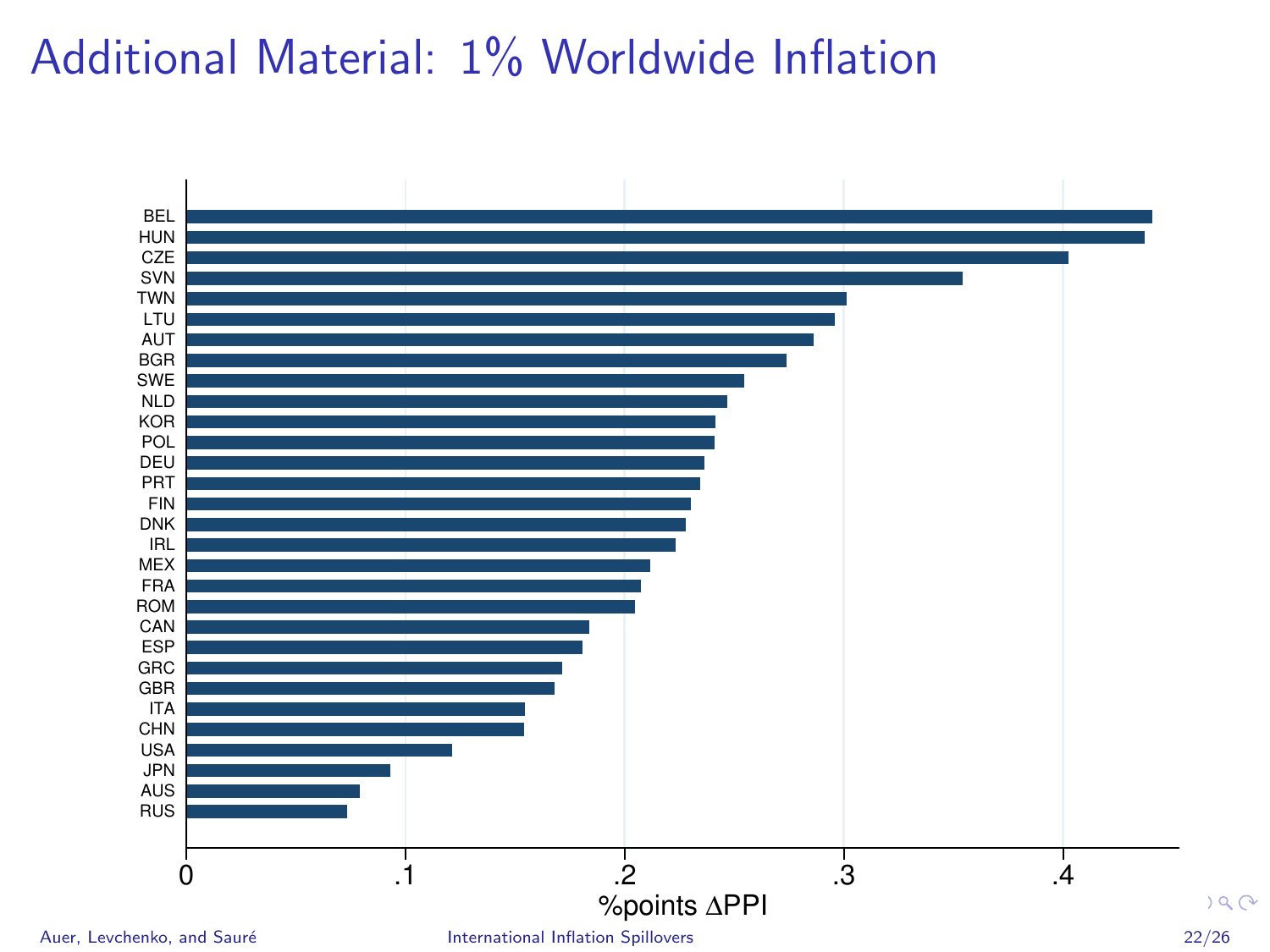# <span id="page-22-0"></span>Additional Material: 10% Change in Energy Prices

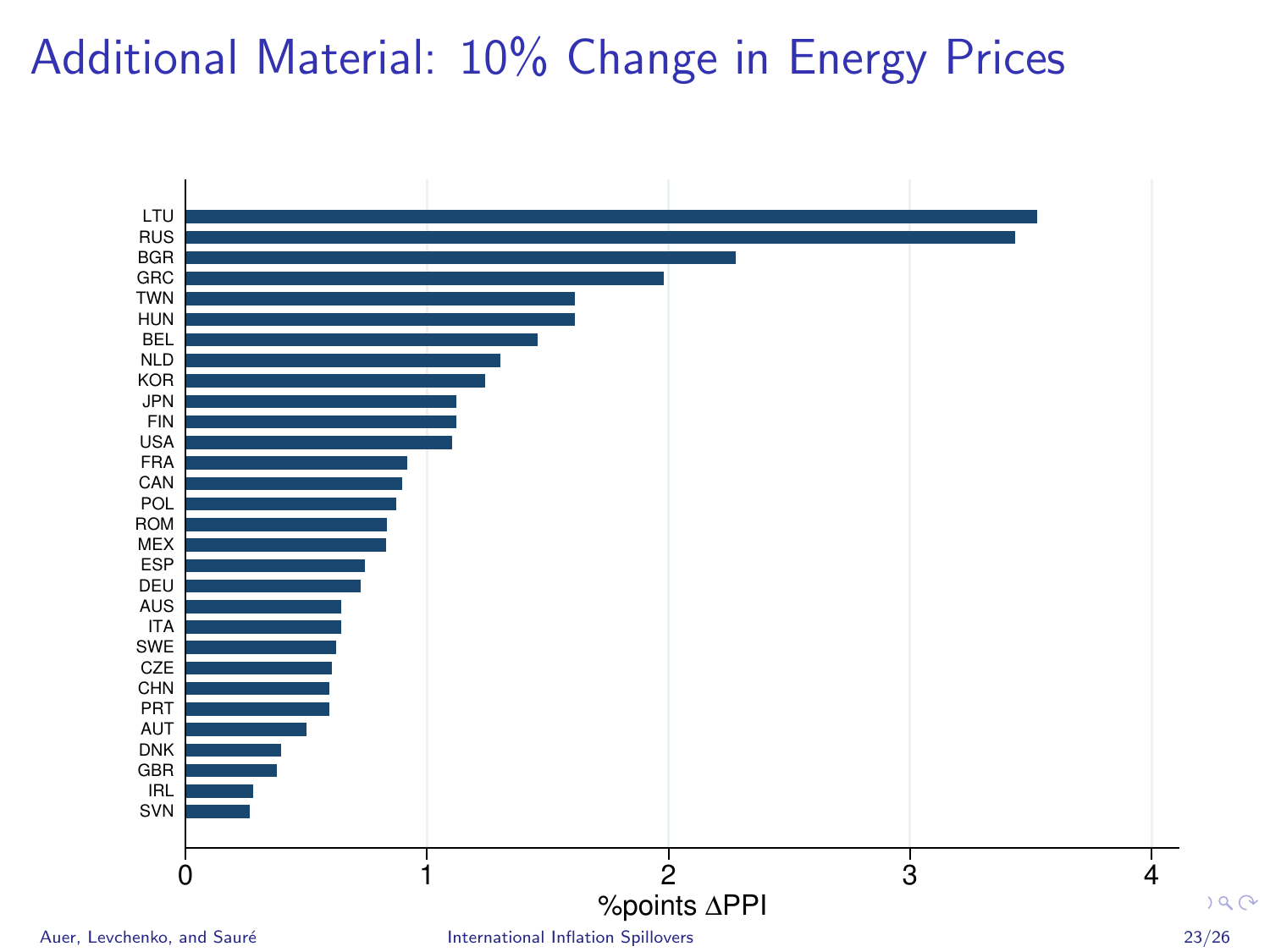Additional Material: Fat Tails in PPI and Cost Shocks

The concentration of input linkages matters for the transmission of shocks



From Acemoglu et al. 2012

画

イロト イ部 トイヨ トイヨト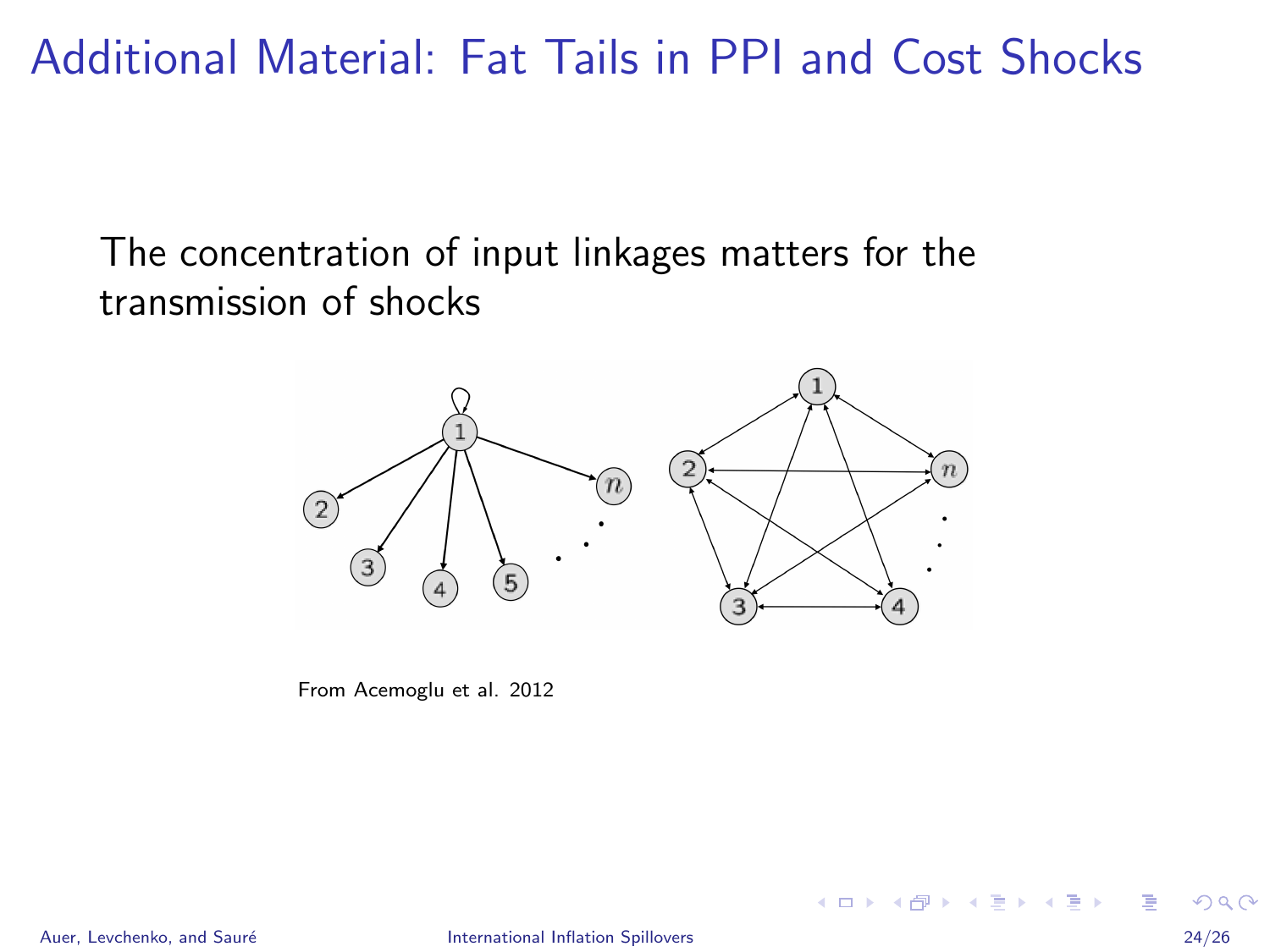### Additional Material: PPI vs. Cost Shocks



重